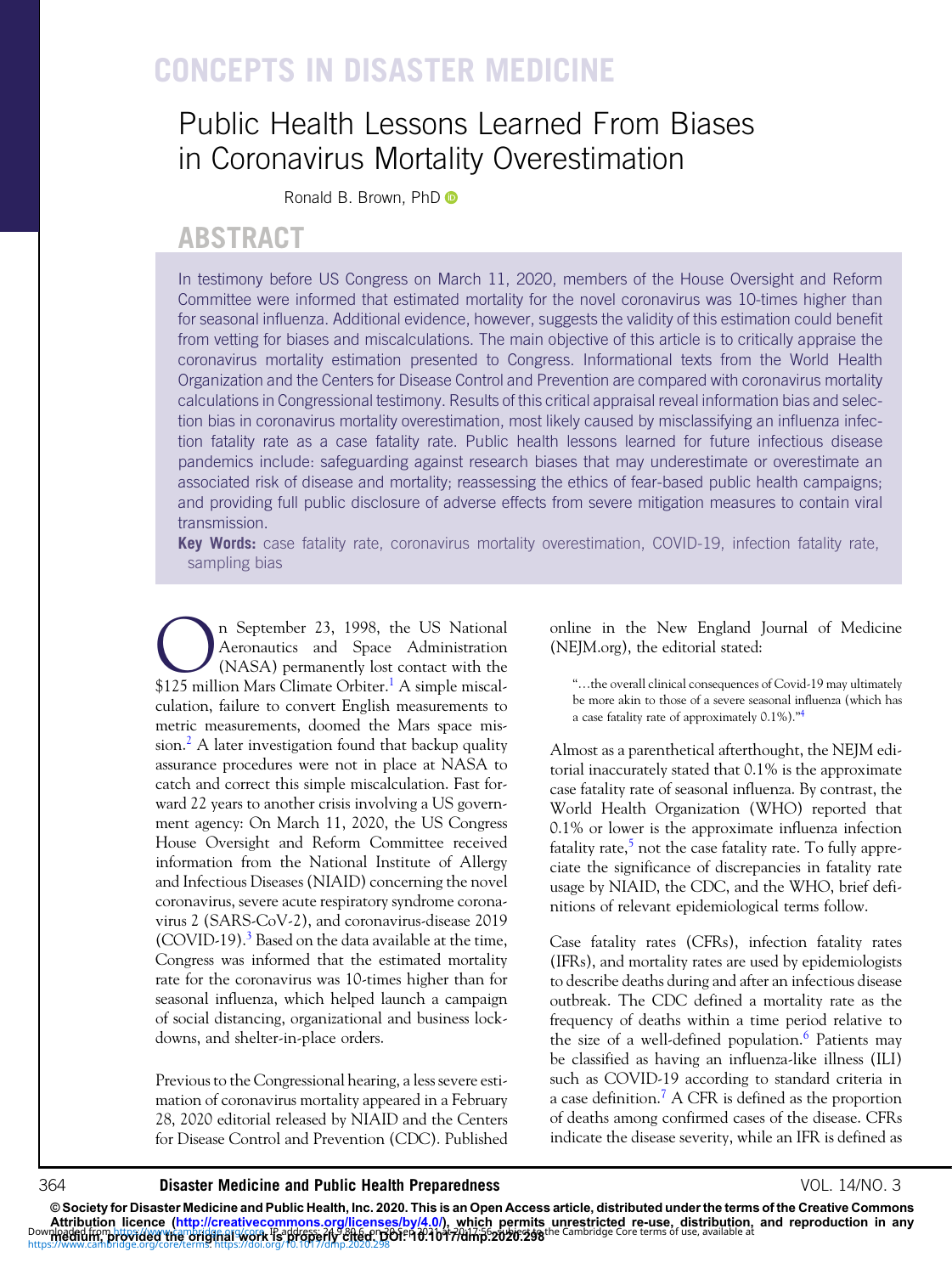the proportion of deaths relative to the prevalence of infections within a population. $8$  IFRs are estimated following an outbreak, often based on representative samples of blood tests of the immune system in individuals exposed to a virus. Estimation of the IFR in COVID-19 is urgently needed to assess the scale of the coronavirus pandemic.<sup>[9](#page-5-0)</sup>

Because different types of fatality rates can vary widely, it is imperative to not confuse fatality rates with one another; else misleading calculations with significant consequences could result. As of late spring 2020, a search of the keyword term "infection fatality rate" on the CDC website returned no matching results or similar terms, nor was the epidemiological term located in the 511-page CDC publication, Principles of Epidemiology in Public Health Practice. (The CDC eventually introduced the Infection Fatality Ratio (IFR) on July 10, 2020 "as a new parameter value for disease severity."<sup>10</sup>) This terminology omission, in conjunction with questionable use of fatality rate terminology in the NEJM editorial, raises red flags, warning of possible inaccuracies in the coronavirus mortality estimation presented to Congress. Similar to the need to vet for miscalculations that might have rescued NASA's 1998 Mars mission, vetting the coronavirus mortality estimation for miscalculations and biases may benefit the validity of mortality conclusions. Therefore, the purpose of this article is to present an ad hoc critical appraisal of the coronavirus mortality estimation presented to US Congress on March 11, 2020.

## MAIN

Findings from a comparative analysis of selected video and texts are used in this article to critically appraise the validity of coronavirus mortality calculations presented in US Congressional testimony. Critical appraisal is a process that judges the validity of scientific research evidence.<sup>[11](#page-5-0)</sup> Comparative analysis is a tool used in a grounded theory methodology to investigate an unexplored area through logical induction of coherent themes and explanations that are grounded in empirical evidence.<sup>[12](#page-5-0)</sup> Text from the February 2020 NEJM.org editorial and video of Congressional testimony are compared with reliable informational texts from the WHO and CDC. Inconsistencies, inaccuracies, biases, utilization, and consequences of the coronavirus mortality estimation are discussed.

In NIAID testimony before the House Oversight and Reform Committee Hearing on Coronavirus response, Day  $1<sup>3</sup>$  $1<sup>3</sup>$  $1<sup>3</sup>$ the Committee learned that mortality from seasonal influenza is 0.1%. Additionally, it was reported to Congress that the overall coronavirus mortality of approximately 2-3% had been reduced to 1% to take into account infected people who are asymptomatic or have mild symptoms. The adjusted mortality rate from coronavirus of 1% was then compared with the 0.1% mortality rate from seasonal influenza, and the conclusion was reported to the House Committee that the coronavirus was 10-times more lethal than seasonal influenza.



In a comparative analysis with WHO and CDC documents, the coronavirus mortality rate of 2-3% that was adjusted to 1% in Congressional testimony is consistent with the coronavirus CFR of 1.8-3.4% (median, 2.6%) reported by the CDC[.13](#page-5-0) Furthermore, the WHO reported that the CFR of the H1N1 influenza virus (1918) is also  $2-3\%$ , <sup>[14](#page-5-0)</sup> similar to the unadjusted 2-3% CFR of the coronavirus reported in Congressional testimony, with no meaningful difference in mortality. As previously mentioned, the WHO also reported that 0.1% is the IFR of seasonal influenza, $5$  not the CFR of seasonal influenza as reported in the NEJM editorial.

### **DISCUSSION**

Confusion between CFRs and IFRs may seem trivial, and it is easy to overlook at first, but this confusion may have ultimately led to an unintentional miscalculation in coronavirus mortality estimation. IFRs from samples across the population include undiagnosed, asymptomatic, and mild infections, and are often lower compared with CFRs, which are based exclusively on relatively smaller groups of moderately to severely ill diagnosed cases at the beginning of an outbreak. Due to host defense mechanisms and autoimmunity provided by innate and adaptive immune responses, $15$  asymptomatic infections are often prevalent in influenza.[16](#page-5-0) With many asymptomatic infections already identified in COVID-19, $^{17}$  $^{17}$  $^{17}$  it appears unlikely that the IFR in an ILI like COVID-19 would approximate the disease's CFR. Presymptomatic infections can also lower the proportion of asymptomatic infections. For example, a CDC report found that asymptomatic individuals identified through reverse transcriptase-polymerase chain reaction (RT-PCR) testing developed symptoms a week later, and those individuals were re-classified as having been presymptomatic at the time of testing.<sup>[18](#page-5-0)</sup>

In Figure 1, 4 cases grouped in the dotted-line box are also included among 7 infections, illustrating that all cases are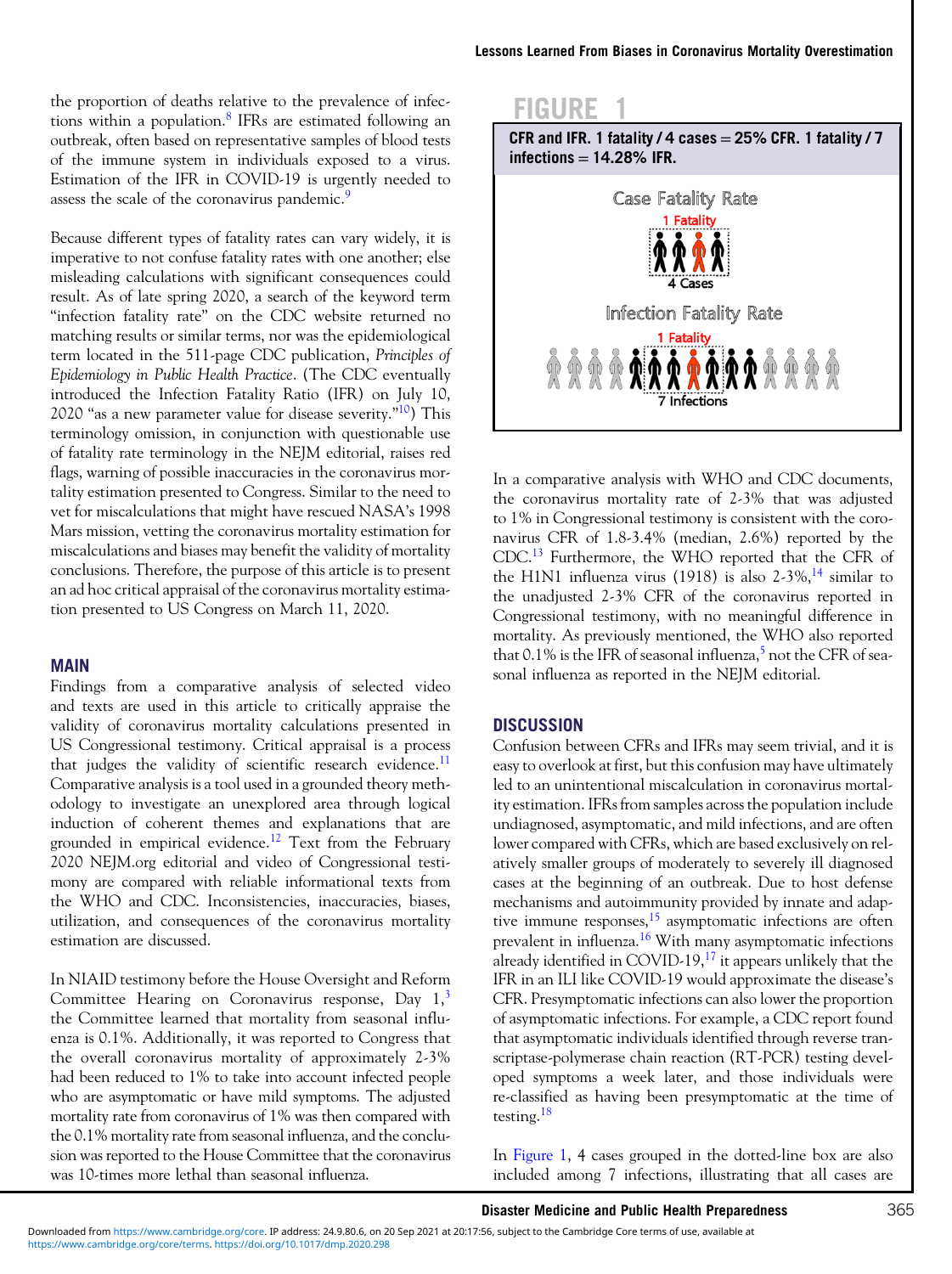infections but not all infections are cases, a potential point of confusion in media reports of COVID-19. For example, a high number of coronavirus infections were discovered in US meat-packing plants in Iowa,<sup>[19](#page-6-0)</sup> but these infections were reported as cases in the media, $^{20}$  $^{20}$  $^{20}$  potentially causing a type of information bias known as misclassification.<sup>21</sup> Misclassification refers to "the erroneous classification of an individual, a value, or an attribute into a category other than that to which it should be assigned." $22$  This type of information bias in epidemiological research can lead to underestimates or overestimates of associated disease and mortality risks.<sup>21</sup>

CFRs and IFRs represent different segments of a targeted population and contain widely different proportions of nonfatal infections; therefore, misapplying findings or generalizing inferences between these 2 groups can cause a type of selection bias known as sampling bias<sup>[23](#page-6-0)</sup> or ascertainment bias.<sup>[24](#page-6-0)</sup> In this type of bias, people do not represent segments of the population to whom findings apply. Furthermore, "…comparisons of the CFR of 1 disease with the IFR of another are mostly useless," $25$  and sampling bias can lead to serious inaccuracies, as when Congress was informed that the coronavirus is 10-times more lethal than seasonal influenza.

A comparison of coronavirus and seasonal influenza CFRs may have been intended during Congressional testimony, but due to misclassifying an IFR as a CFR, the comparison turned out to be between an adjusted coronavirus CFR of 1% and an influenza IFR of 0.1%. Had the adjusted coronavirus mortality rate not been lowered from 3% to 1%, fatality comparisons of the coronavirus to the IFR of seasonal influenza would have increased from 10-times higher to 20- to 30-times higher. By then, epidemiologists might have been alerted to the possibility of a miscalculation in such an alarming estimation.

## Quality Assurance

Most people rely on trusted public health experts from organizations like the CDC to disseminate vital information on infectious diseases. $26$  Unfortunately, even experts can make simple miscalculations that can lead to catastrophic results. In the example of NASA's lost Mars Climate Orbiter, the NASA board investigating the failed mission recognized that mistakes happen on projects, "However, sufficient processes are usually in place on projects to catch these mistakes before they become critical to mission success."<sup>[2](#page-5-0)</sup> The NASA board also recognized the importance of quality assurance procedures to prevent future failures. Of relevance, in 2018, the National Institute of Neurological Disorders and Stroke (NINDS) provided an exemplary definition of quality assurance (QA) in clinical and health sciences:

"The objectives of QA procedures are to assure the accuracy and consistency of study data, from the original observations through the reporting of results and to ensure that study results are considered valid and credible within the scientific and clinical communities. $^{n27}$  $^{n27}$  $^{n27}$ 

Similar to NASA's quality assurance problems in 1998, quality assurance procedures at US national public health organizations in 2020 may benefit from review and revision to prevent crucial mortality miscalculations of infectious diseases in the future. As a safeguard against misuse of fatality rates, and protection in the event of nonstandardized or inter-organizational discrepancies in terminology, every fatality rate should clearly define the denominator of the rate as the specific group to whom fatalities apply, either to the total population in mortality rates, confirmed cases of a disease in CFRs, or individuals exposed to a viral infection in IFRs.

## Mitigation Measures

As the campaign to mitigate coronavirus transmission was implemented from March into May, 2020, expected coronavirus mortality totals in the United States appeared much lower than the overestimation reported in Congressional testimony on March 11. Compared with the most recent season of severe influenza A (H3N2) in 2017-2018, $^{28}$  $^{28}$  $^{28}$  with 80,000 US deaths reported by CDC officials,<sup>[29](#page-6-0)</sup> US coronavirus mortality totals had just reached  $80,000$  on May 9, 2020.<sup>[30](#page-6-0)</sup> By then, relative to the 2017-2018 influenza, it was clear that the coronavirus mortality total for the season would be nowhere near 800,000 deaths inferred from the 10-fold mortality overestimation reported to Congress. Even after adjusting for the effect of successful mitigation measures that may have slowed down the rate of coronavirus transmission, it seems unlikely that so many deaths were completely eliminated by a nonpharmaceutical intervention such as social distancing, which was only intended to contain infection transmission, not suppress infections and related fatalities. $31$  Also in early May, 2020, a New York State survey of 1269 COVID-19 patients recently admitted to 113 hospitals found that most of the patients had been following shelter-in-place orders for 6 wk, which raised state officials' suspicions about social distancing effectiveness.<sup>[32](#page-6-0)</sup> Still, polls showed the public credited social distancing and other mitigation measures for reducing predicted COVID-19 deaths, and for keeping people safe from the coronavirus.[33,34](#page-6-0)

Surprisingly, disproportionate mortality increases in Italian and American health-care facilities during the height of the COVID-19 outbreak were not unique; similar health-care facility crises occurred during the 2016-2017 influenza season in Italy,  $35$  and during the 2017-2018 influenza season in the United States.<sup>[36](#page-6-0)</sup> Yet, these earlier outbreaks did not appear to receive the same intensive media coverage as COVID-19. Although media reports of new coronavirus infections reinforced the public's belief that the virus was continuing to spread, greater levels of testing may have increased detection of infections that were already prevalent throughout the population. In addition, the accuracy of coronavirus tests rushed into production during the pandemic were unknown.<sup>[37](#page-6-0)</sup> RT-PCR testing has been in use since the detection of the A (H5N1) influenza virus in 2005,<sup>[38](#page-6-0)</sup> but a serious limitation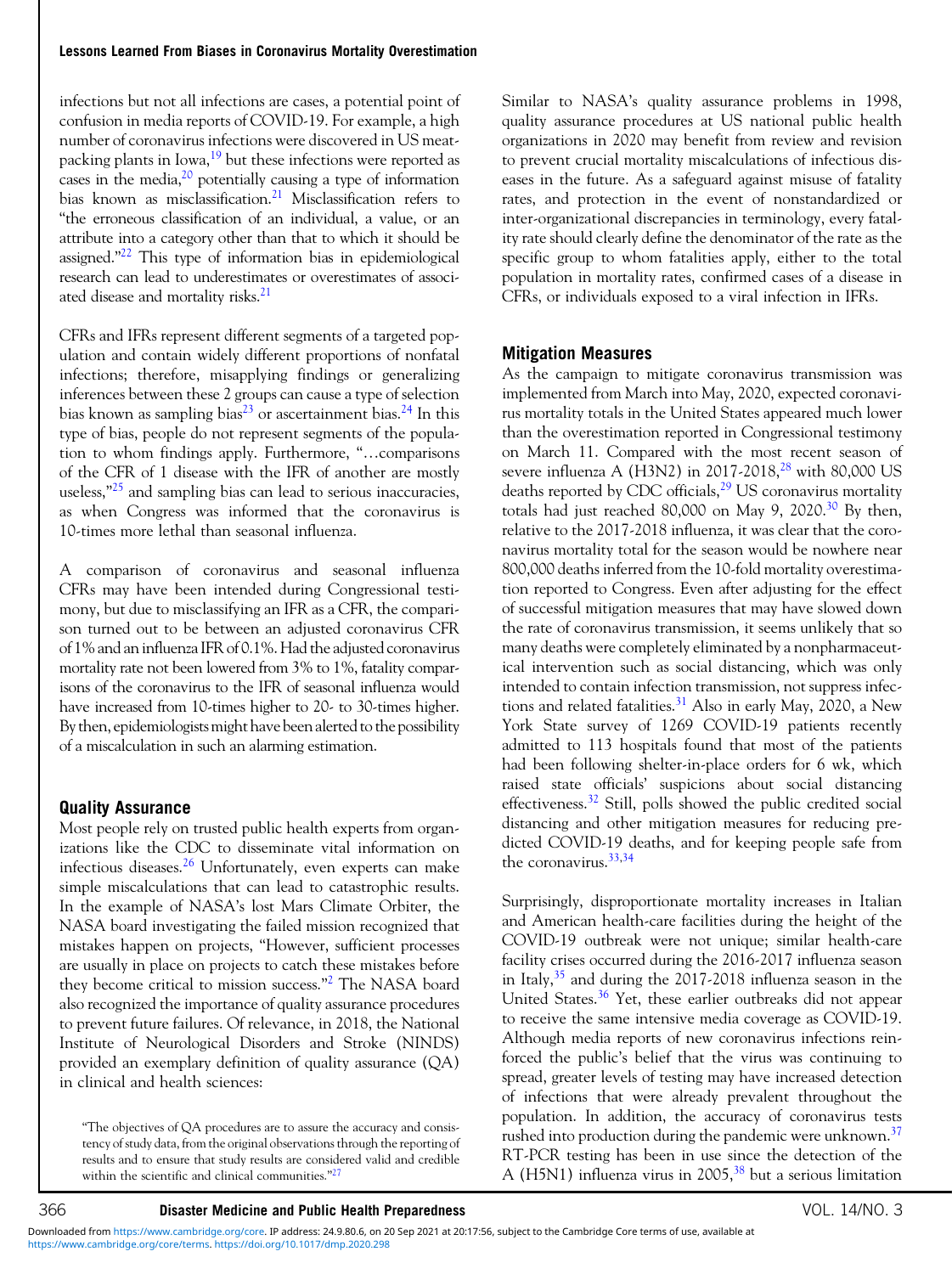of RT-PCR testing is that nucleic acid detection is not capable of determining the difference between infective and noninfec-tive viruses.<sup>[39](#page-6-0)</sup> Moreover, the CDC modified criteria to record coronavirus mortality by including "probable" and "likely" deaths in the International Classification of Diseases code  $(ICD)$  for COVID-19. $40$ 

By June 21, new daily deaths from the coronavirus dropped to 267 in the United States, a 90% decrease from 2693 daily deaths reported on April 21.<sup>[30](#page-6-0)</sup> However, confirmed cases in some areas increased as lockdowns lifted, $41$  and total US infections had reached 1,254,055 by June  $21.^{30}$  $21.^{30}$  $21.^{30}$  Several reasons in addition to increased viral transmission could account for case increases. For example, ill people may no longer fear going to hospitals as society reopens, $4^{\overline{2}}$  and coronavirus testing may also result in greater differential diagnosis of SARS-CoV-2 infections from other common respiratory viral infections.<sup>43</sup> With more reported cases of COVID-19 in younger people following reopening,<sup>[44](#page-6-0)</sup> CFRs could actually decline due to lower associated mortality risk in this age group. Furthermore, country comparisons of coronavirus CFRs are often confounded by numerous factors,<sup>45</sup> including health-care differences in case definitions, access to quality treatment and reliable testing, compliance with mitigation measures, and underlying health conditions; demographic differences in age, race, socioeconomic status, and population density; and geo-political differences including climate, seasonality, environmental pollution, social inequities and unrest, personal liberties, public health policies, reliability in reporting valid government statistics of disease, and lifestyle customs that affect physical and mental health, public sanitation, and personal hygiene. Ultimately, with a myriad of uncontrolled confounding factors, a serosurvey of representative samples of a population is a more reliable method to determine the true prevalence of coronavirus infections.

Emerging confounding factors in the United States have also contributed to a rising mortality trend in ILIs such as COVID-19. For example, each year surviving members of the ageing Baby-Boomer cohort of 76 million people born between 1946 and 1964 enter the high-risk category for ILIs, increasing the burden placed on health-care systems.<sup>[46](#page-6-0)</sup> Also, research shows that a warming trend in the Artic can lead to more extreme winter weather conditions, especially in the Eastern United States,  $47$  which may play a role in rising mortality rates from ILIs during the influenza season.

As health authorities responded to the COVID-19 pandemic by implementing lockdowns and other mitigation measures with minimal supporting evidence, scientists warned of "a fiasco in the making,"<sup>[48](#page-6-0)</sup> Caution was also raised against violations of fundamental principles of science and logic, such as the mistaken assumption that correlation implies causation.<sup>45</sup> For example, the public's belief that mitigation measures were responsible for reducing coronavirus mortality may be a post hoc fallacy if lower mortality was actually due to the overestimation of coronavirus deaths. Furthermore, implementing the

unconfirmed hypothesis that mitigation measures save lives in vulnerable populations, and rejecting the null hypothesis that assumes no life-saving effect exists, is a type I error in hypoth-esis testing.<sup>[49](#page-6-0)</sup> The null hypothesis does not assume a priori knowledge. Therefore, before implementing mitigation measures that incur severe costs, the onus is on mitigation proponents to formally reject the null hypothesis by justifying claims of life-saving benefits. Additionally, education in principles of basic research methods is essential for consumers of public health research, and there is a need to increase instruction in the science and logic of research methods in general educa-tion curricula.<sup>[50](#page-6-0)</sup> More research of nondrug mitigation interventions is also urgently needed to prevent COVID-19, especially in vulnerable populations. $51$ 

Scientists also warned of public health decisions made without reliable data of infection prevalence within the population.<sup>[45,48](#page-6-0)</sup> Lacking valid input data due to insufficient testing for disease prevalence, statistical modeling methods often relied on speculative assumptions, producing fearful predictions of increased mortality, which have often proved unreliable.<sup>52</sup> A systematic review found that most diagnostic and predictive models for COVID-19 lack rigor, have a high risk of selection bias, and are likely to have lower predictive performance in actual practice compared with optimistic reports published in the research literature.<sup>53</sup>

A revised version of a non–peer-reviewed study on COVID-19 antibody seroprevalence in Santa Clara County, California, found that infections were many times more prevalent than confirmed cases.<sup>[54](#page-6-0)</sup> As more serosurveys are conducted throughout the country, a nationally coordinated COVID-19 serosurvey of a representative sample of the population is urgently needed,<sup>55</sup> which can determine if the national IFR is low enough to expedite an across-the-board end to restrictive mitigating measures. Plans for a national US serosurvey were announced in April 2020 by the National Institutes of Health, to be conducted by NIAID and the National Institute of Biomedical Imaging and Bioengineering (NIBIB), with the assistance of the National Center for Advancing Translational Sciences (NCATS) and the National Cancer Institute (NCI).<sup>56</sup> Of relevance, nationwide mitigation measures, such as lockdowns, social distancing, and shelter-in-place orders, were not implemented during the 2017-2018 influenza with 45 million US illnesses reported by the CDC.<sup>57</sup> Neither were mitigation measures implemented during the 2009 influenza, with reported estimates adjusted for underreported hospitalizations of approximately 60.8 million US cases, ranging between 43.3 million to 89.3 million cases.<sup>[58](#page-7-0)</sup>

## Fear and Collateral Damage

Psychological adverse effects, such as anxiety, anger, and posttraumatic stress, have been linked to restrictive public health mitigation measures due to isolation, frustration, financial loss, and fear of infection.[59,60](#page-7-0) A June 8, 2020, survey from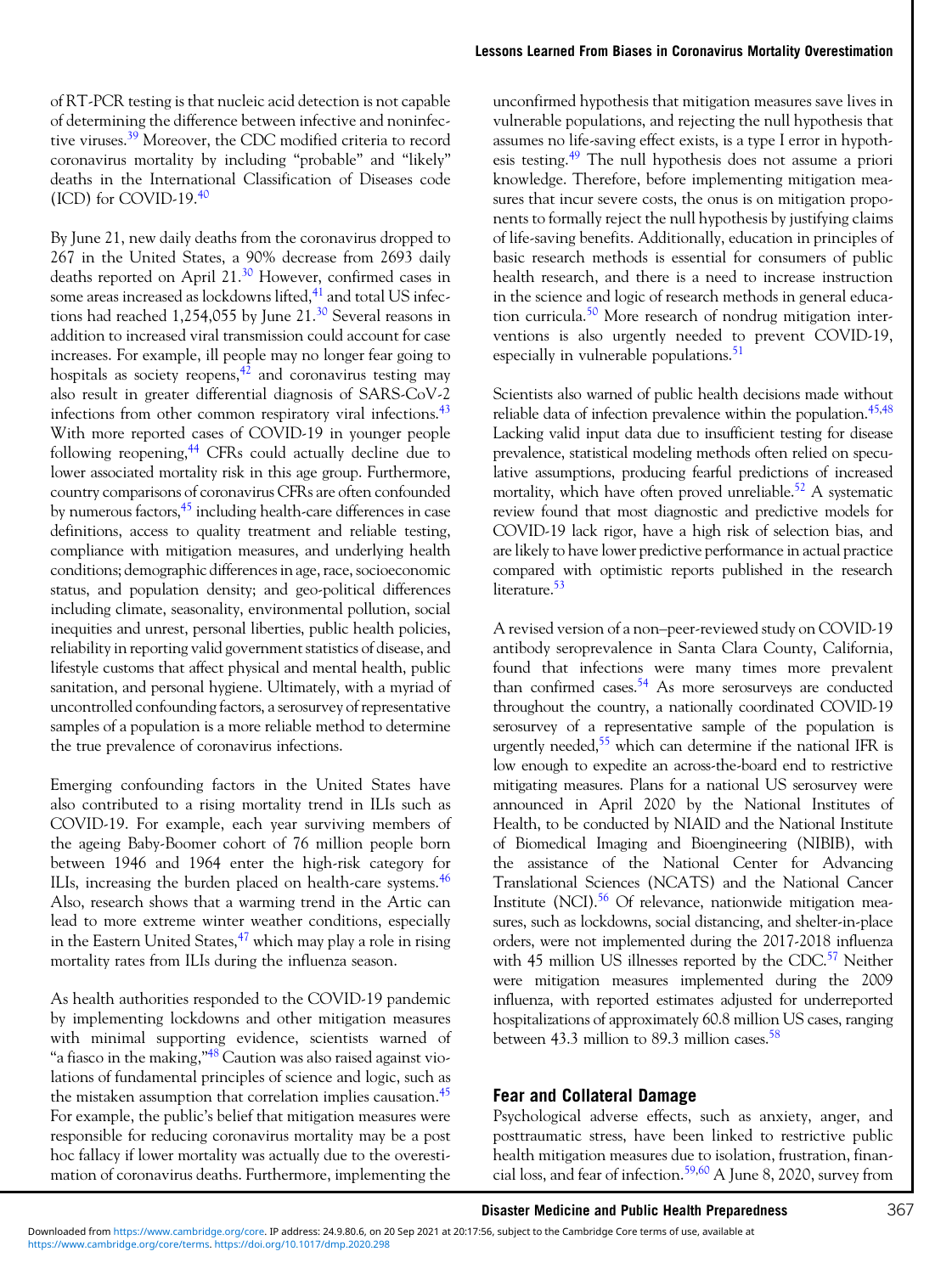#### Lessons Learned From Biases in Coronavirus Mortality Overestimation

the Association for Canadian Studies found that fear of contracting the coronavirus affected 51% of the Canadian population, compared with  $56\%$  of the US population.  $61$ Venturing out into public during the reopening phase of the lockdown was stressful to 50% of Canadians compared with 56% of Americans. A second wave of the virus was also expected by 76% of Canadians and 64% of Americans. Furthermore, the possibility exists that yet another novel virus could emerge, potentially reigniting a perpetual process of unfounded fear and unnecessary lockdowns if mortality estimations are not properly vetted.

Fear, in contrast to moral civic duty and political orientation, was shown to be a more powerful predictor of compliance with mitigating behavior in response to a viral pandemic, but with decreasing well-being and poorer decision-making.<sup>[62](#page-7-0)</sup> Studies have shown that fear impairs performance of cognitive tasks through debilitating anxiety and worry.<sup>[63](#page-7-0)</sup> Even if a threat ceases to exist, prolonged fearful avoidance of threats is maladaptive and restricts a return to normal social interaction and productivity.[64](#page-7-0) For example, after the outbreak of SARS had ended in 2004, avoidance behavior continued to restrict people's social interactions and prevented people from returning to work.<sup>[65](#page-7-0)</sup>

Exaggerated levels of fear were driven by sensationalist media coverage during the COVID-19 pandemic.<sup>[45](#page-6-0),[66,67](#page-7-0)</sup> And yet, while the public was ordered to lockdown, overall costs and benefits to society from severe mitigation measures had not been assessed.<sup>[45](#page-6-0)</sup> Fear of infection also prevented people from seeking needed health-care services in hospitals during the pandemic.<sup>[68](#page-7-0)</sup> The ethics of implementing fear-based public health campaigns needs to be reevaluated for the potential harm these strategies can cause.<sup>[69](#page-7-0)</sup> Dissemination of vital health information to the public should use emotionally persuasive messaging without exploiting and encouraging overreactions based on fear.

In addition, legal and ethical violations associated with mitigation of pandemic diseases were previously investigated by the Institute of Medicine in 2007.<sup>[70](#page-7-0)</sup> People should have the right to full disclosure of all information pertinent to adverse impacts of mitigation measures during a pandemic, including information on legal and constitutional human rights issues, <sup>[45](#page-6-0)</sup> and the public should be guaranteed a voice in a transparent process as authorities establish public health policy.

Last, severe mitigating measures during the COVID-19 pandemic caused considerable global social and economic disruption.<sup>[71](#page-7-0)</sup> Enforced lockdowns increased domestic violence, closed businesses and schools, laid off workers, restricted travel, affected capital markets, threatened the security of lowincome families, and saddled governments with massive debt. Between February and April 2020, US unemployment rose from 3.5%, the lowest in 50 years, to  $14.7\%$ .<sup>72</sup> A recession in the United States was also officially declared in June



2020 by the National Bureau of Economic Research, ending 128 months of historic economic expansion. Of relevance, economic downturns are associated with higher suicide rates compared with times of prosperity, and increased suicide risk may be associated with economic stress as a consequence of severe mitigation measures during a pandemic.<sup>[73](#page-7-0)</sup> Relapses and newly diagnosed cases of alcohol use disorder were also predicted to increase due to social isolation, and harmful drinking in China increased 2-fold following the COVID-19 outbreak.[74](#page-7-0) As a global natural experiment, psychological outcomes from restrictive interventions in the COVID-19 pandemic require further investigations.[75](#page-7-0)

Public health lessons learned during the COVID-19 pandemic contribute knowledge and insights that can be applied to prevent future public health crises.[76](#page-7-0) Figure 2 shows a flow chart that summarizes biases and potential effects of viral mortality overestimation observed in a pandemic. Failure to intervene at the source of the problem, at the upstream levels of information bias and sampling bias, can allow fear to rapidly escalate and may cause an overactive response that produces severely harmful collateral damage to society.

## **CONCLUSIONS**

Sampling bias in coronavirus mortality calculations led to a 10-fold increased mortality overestimation in March 11, 2020, US Congressional testimony. This bias most likely

[https://www.cambridge.org/core/terms.](https://www.cambridge.org/core/terms) <https://doi.org/10.1017/dmp.2020.298> Downloaded from [https://www.cambridge.org/core.](https://www.cambridge.org/core) IP address: 24.9.80.6, on 20 Sep 2021 at 20:17:56, subject to the Cambridge Core terms of use, available at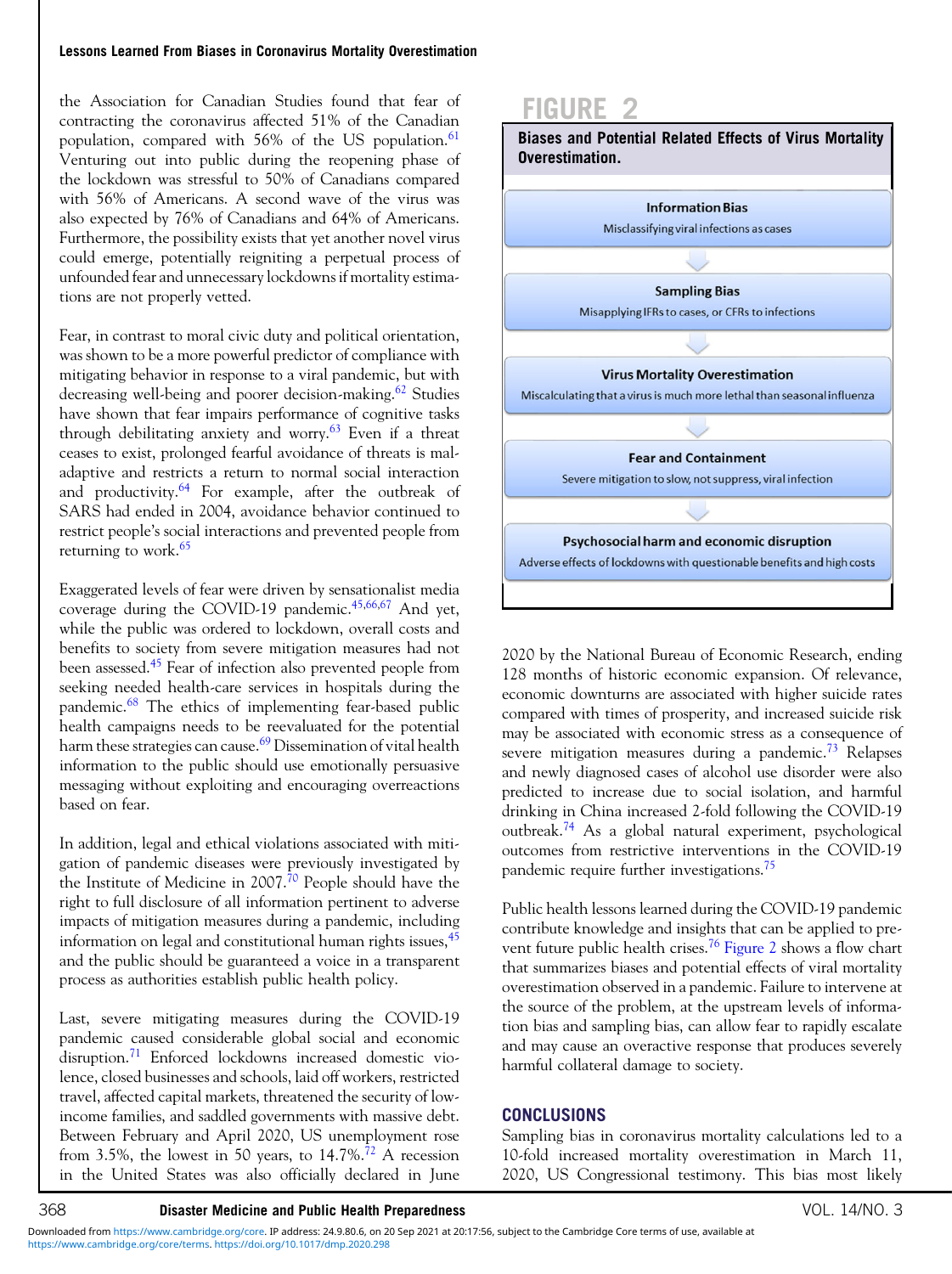<span id="page-5-0"></span>followed from information bias due to misclassifying a seasonal influenza IFR as a CFR, evident in a NEJM.org editorial. Evidence from the WHO confirmed that the approximate CFR of the coronavirus is generally no higher than that of seasonal influenza. By early May 2020, mortality levels from COVID-19 were considerably below predicted overestimations, a result that the public attributed to successful mitigating measures to contain the spread of the novel coronavirus.

This article presented important public health lessons learned from the COVID-19 pandemic. Reliable safeguards are needed in epidemiological research to prevent seemingly minor miscalculations from developing into disasters. Sufficient organizational quality assurance procedures should be implemented in public health institutions to check, catch, and correct research biases and mistakes that underestimate or overestimate associated risks of disease and mortality. Particularly, the denominator of fatality rates should clearly define the group to whom fatalities apply. Public health campaigns based on fear can have harmful effects, and the ethics of such campaigns should be reevaluated. People need to have a greater voice in a transparent process that influences public health policy during an outbreak, and educational curricula should include basic research methods to teach people how to be better consumers of public health information. The public should also be fully informed of the adverse impacts on psychological well-being, human rights issues, social disruption, and economic costs associated with restrictive public health interventions during a pandemic.

In closing, nations across the globe may fearfully anticipate future waves of the coronavirus pandemic, and look bleakly toward outbreaks of other novel viral infections with a return to severe mitigation measures. However, well-worn advice from a famous aphorism by the poet philosopher George Santayana should be borne in mind, which is relevant to public health lessons learned in this article: "Those who cannot remember the past are condemned to repeat it."<sup>[77](#page-7-0)</sup>

### About the Author

School of Public Health and Health Systems, University of Waterloo, Waterloo, Canada.

Correspondence and reprint requests to Ronald B. Brown, School of Public Health and Health Systems, University of Waterloo, Waterloo, ON N2L 3G1, Canada (e-mail: [r26brown@uwaterloo.ca](mailto:r26brown@uwaterloo.ca)).

### Acknowledgments

Thanks to the following people who assisted in reviewing the material for this article: Nicole Richards, Mark Oremus, and Robin Taylor Wilson. Also thank you to John C. A. Manley and Colby Mullis for helping to communicate the article findings to the public.

#### Conflict of Interest Statement

The author declares no conflict of interest.

## **REFERENCES**

- 1. NASA. Mars Climate Orbiter. NASA Science Web site. [https://](https://solarsystem.nasa.gov/missions/mars-climate-orbiter/in-depth/) [solarsystem.nasa.gov/missions/mars-climate-orbiter/in-depth/.](https://solarsystem.nasa.gov/missions/mars-climate-orbiter/in-depth/) Published July 25, 2019. Accessed May 11, 2020.
- 2. Isbell D, Savage D. Mars climate orbiter failure board releases report, numerous NASA actions underway in response. NASAWeb site. [https://mars.nasa.](https://mars.nasa.gov/msp98/news/mco991110.html) [gov/msp98/news/mco991110.html](https://mars.nasa.gov/msp98/news/mco991110.html). Published November 10, 1999. Accessed May 8, 2020.
- 3. Fifer J. House Oversight and Reform Committee Hearing on Coronavirus Response, Day 1. C-SPAN Web site. [https://www.c-span.org/video/?](https://www.c-span.org/video/?c4860450/user-clip-dr-anthony-fauci-addresses-covid-19-mortality-rate%20)<br>
c4860450/user-clip-dr-anthony-fauci-addresses-covid-19-mortality-rate%20.<br>
Published March 11, 2020. Accessed April 30, 2020.<br>
4. Fauci AS, Lane HC, Redfiel [c4860450/user-clip-dr-anthony-fauci-addresses-covid-19-mortality-rate%20.](https://www.c-span.org/video/?c4860450/user-clip-dr-anthony-fauci-addresses-covid-19-mortality-rate%20) Published March 11, 2020. Accessed April 30, 2020.
- New England Journal of Medicine Web site. [https://www.nejm.org/doi/](https://www.nejm.org/doi/full/10.1056/nejme2002387) [full/10.1056/nejme2002387.](https://www.nejm.org/doi/full/10.1056/nejme2002387) Published February 28, 2020. Accessed May 8, 2020.
- 5. WHO.int. Coronavirus disease 2019 (COVID-19): situation report, 46. World Health Organization. [https://www.who.int/docs/default-source/](https://www.who.int/docs/default-source/coronaviruse/situation-reports/20200306-sitrep-46-covid-19.pdf?sfvrsn%3d96b04adf_4) [coronaviruse/situation-reports/20200306-sitrep-46-covid-19.pdf?sfvrsn](https://www.who.int/docs/default-source/coronaviruse/situation-reports/20200306-sitrep-46-covid-19.pdf?sfvrsn%3d96b04adf_4)= [96b04adf\\_4.](https://www.who.int/docs/default-source/coronaviruse/situation-reports/20200306-sitrep-46-covid-19.pdf?sfvrsn%3d96b04adf_4) Published 2020. Accessed April 30, 2020.
- 6. Dicker R, Coronado F, Koo D, et al. Principles of Epidemiology in Public Health Practice. Atlanta GA: US Department of Health and Human Services. 2006.
- 7. WHO.int. WHO surveillance case definitions for ILI and SARI. World Health Organization Web site. [https://www.who.int/influenza/surveillance\\_](https://www.who.int/influenza/surveillance_monitoring/ili_sari_surveillance_case_definition/en/) [monitoring/ili\\_sari\\_surveillance\\_case\\_definition/en/.](https://www.who.int/influenza/surveillance_monitoring/ili_sari_surveillance_case_definition/en/) Published January 2014. Accessed April 26, 2020.
- 8. Bui Q, Sanger-Katz M, Kliff S. How deadly is coronavirus? What we know and what we don't. The New York Times Web site. [https://www.nytimes.](https://www.nytimes.com/interactive/2020/03/07/upshot/how-deadly-is-coronavirus-what-we-know.html) [com/interactive/2020/03/07/upshot/how-deadly-is-coronavirus-what-we](https://www.nytimes.com/interactive/2020/03/07/upshot/how-deadly-is-coronavirus-what-we-know.html)[know.html.](https://www.nytimes.com/interactive/2020/03/07/upshot/how-deadly-is-coronavirus-what-we-know.html) Published 2020. Updated March 7. Accessed April 30, 2020.
- 9. Mallapaty S. How deadly is the coronavirus? Scientists are close to an answer. Nature Web site. [https://www.nature.com/articles/d41586-020-](https://www.nature.com/articles/d41586-020-01738-2) [01738-2.](https://www.nature.com/articles/d41586-020-01738-2) Published June 16, 2020. Accessed June 18, 2020.
- 10. CDC.gov. COVID-19 Pandemic Planning Scenarios. [https://www.cdc.](https://www.cdc.gov/coronavirus/2019-ncov/hcp/planning-scenarios.html) [gov/coronavirus/2019-ncov/hcp/planning-scenarios.html](https://www.cdc.gov/coronavirus/2019-ncov/hcp/planning-scenarios.html). Published July 10, 2020. Accessed July 12, 2020.
- 11. Mhaskar R, Emmanuel P, Mishra S, et al. Critical appraisal skills are essential to informed decision-making. Indian J Sex Transm Dis AIDS. 2009; 30(2):112-119.
- 12. Chun Tie Y, Birks M, Francis K. Grounded theory research: a design framework for novice researchers. SAGE Open Med. 2019;7:2050312118<br>822927.<br>CDC.gov. Severe outcomes among patients with coronavirus disease 2019<br>(COVID-19)—United States, February 12–March 16, 2020. Morbidity 822927.
- 13. CDC.gov. Severe outcomes among patients with coronavirus disease 2019 and Mortality Weekly Report: Centers for Disease Control and Prevention Web site. [https://www.cdc.gov/mmwr/volumes/69/wr/mm6912e2.htm.](https://www.cdc.gov/mmwr/volumes/69/wr/mm6912e2.htm) Published March 27, 2020. Accessed April 30, 2020.
- 14. apps.WHO.int. Pandemic influenza risk management: a WHO guide to inform and harmonize national and international pandemic preparedness and response. World Health Organization. [https://apps.who.int/iris/](https://apps.who.int/iris/handle/10665/259893) [handle/10665/259893.](https://apps.who.int/iris/handle/10665/259893) Published 2017. Accessed April 30, 2020.
- 15. Aoshi T, Koyama S, Kobiyama K, et al. Innate and adaptive immune responses to viral infection and vaccination. Curr Opin Virol. 2011;1(4): 226-232.
- 16. Furuya-Kanamori L, Cox M, Milinovich GJ, et al. Heterogeneous and dynamic prevalence of asymptomatic influenza virus infections. Emerg Infect Dis. 2016;22(6):1052-1056.
- 17. Gao Z, Xu Y, Sun C, et al. A systematic review of asymptomatic infections with COVID-19. J Microbiol Immunol Infect. 2020. doi: [10.1016/j.jmii.](https://doi.org/10.1016/j.jmii.2020.05.001) [2020.05.001](https://doi.org/10.1016/j.jmii.2020.05.001)
- 18. Kimball A, Hatfield KM, Arons M, et al. Asymptomatic and presymptomatic SARS-CoV-2 infections in residents of a long-term care skilled nursing facility - King County, Washington, March 2020. MMWR Morb Mortal Wkly Rep. 2020;69(13):377-381.

#### Disaster Medicine and Public Health Preparedness 369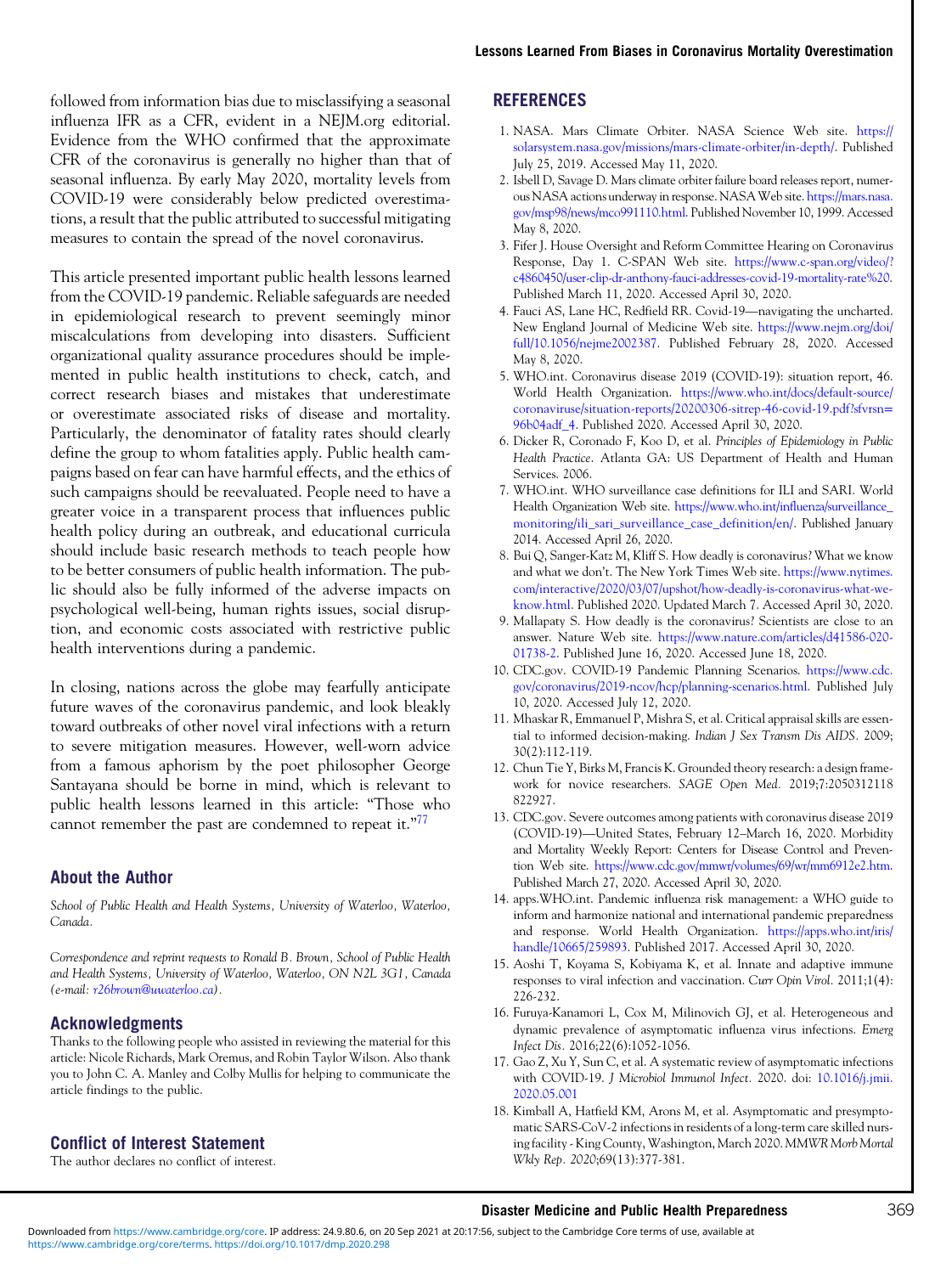#### <span id="page-6-0"></span>Lessons Learned From Biases in Coronavirus Mortality Overestimation

- 19. Leys T. Coronavirus infects more than 1,600 workers at four Iowa meatpacking plants. Des Moines Register Web site. [https://www.](https://www.desmoinesregister.com/story/news/health/2020/05/05/coronavirus-infects-thousands-iowa-meatpacking-plant-workers-covid-19-waterloo-perry/5170796002/) [desmoinesregister.com/story/news/health/2020/05/05/coronavirus-infects](https://www.desmoinesregister.com/story/news/health/2020/05/05/coronavirus-infects-thousands-iowa-meatpacking-plant-workers-covid-19-waterloo-perry/5170796002/)[thousands-iowa-meatpacking-plant-workers-covid-19-waterloo-perry/5170](https://www.desmoinesregister.com/story/news/health/2020/05/05/coronavirus-infects-thousands-iowa-meatpacking-plant-workers-covid-19-waterloo-perry/5170796002/) [796002/.](https://www.desmoinesregister.com/story/news/health/2020/05/05/coronavirus-infects-thousands-iowa-meatpacking-plant-workers-covid-19-waterloo-perry/5170796002/) Published May 5, 2020. Accessed May 5, 2020.
- 20. Maddow R. HHS Statement TRANSCRIPT: 5/5/20. The Rachel Maddow ShowWeb site. [http://www.msnbc.com/transcripts/rachel-maddow](http://www.msnbc.com/transcripts/rachel-maddow-show/2020-05-05)[show/2020-05-05](http://www.msnbc.com/transcripts/rachel-maddow-show/2020-05-05). Published May 5, 2020. Accessed May 5, 2020.
- 21. Althubaiti A. Information bias in health research: definition, pitfalls, and adjustment methods. J Multidisc Healthc. 2016;9:211-217.
- 22. Misclassification. In: Porta M, ed. A Dictionary of Epidemiology. 5th ed. New York, NY: Oxford University Press; 2008.
- 23. Johnson LC, Beaton R, Murphy S, et al. Sampling bias and other methodological threats to the validity of health survey research. Int J Stress Manag. 2000;7(4):247-267.
- 24. Delgado-Rodriguez M, Llorca J. Bias. J Epidemiol Community Health. 2004;58(8):635-641.
- 25. Roth S, Clausen L, Mueller S. COVID-19. Scenarios of a superfluous crisis. SSRN Web site. [https://papers.ssrn.com/sol3/papers.cfm?abstract\\_id](https://papers.ssrn.com/sol3/papers.cfm?abstract_id%3d3564920)= [3564920.](https://papers.ssrn.com/sol3/papers.cfm?abstract_id%3d3564920) Published March 30, 2020. Accessed April 30, 2020.
- 26. Fingerhut H. AP-NORC poll: High use, mild trust of news media on COVID-19. AP Web site. [https://apnews.com/4e2a20bd01bd2352](https://apnews.com/4e2a20bd01bd2352009c3281b657375d) [009c3281b657375d](https://apnews.com/4e2a20bd01bd2352009c3281b657375d). Published April 30, 2020. Accessed June 9, 2020.
- 27. NINDS. Quality Assurance Guidelines. National Institute of Neurological Disorders and Stroke Web site. [https://www.ninds.nih.gov/Funding/](https://www.ninds.nih.gov/Funding/Apply-Funding/Application-Support-Library/Quality-Assurance-Guidelines) [Apply-Funding/Application-Support-Library/Quality-Assurance-Guidelines](https://www.ninds.nih.gov/Funding/Apply-Funding/Application-Support-Library/Quality-Assurance-Guidelines). Published August 13, 2018. Accessed May 11, 2020.
- 28. CDC.gov. Summary of the 2017–2018 influenza season. Centers for Disease Control and Prevention Web site. [https://www.cdc.gov/flu/](https://www.cdc.gov/flu/about/season/flu-season-2017-2018.htm) [about/season/flu-season-2017-2018.htm](https://www.cdc.gov/flu/about/season/flu-season-2017-2018.htm). Published September 5, 2019. Accessed May 5, 2020.
- 29. AP. CDC: 80,000 people died of flu last winter in U.S., highest death toll in 40 years. 2018. STAT Web site. [https://www.statnews.com/2018/09/26/](https://www.statnews.com/2018/09/26/cdc-us-flu-deaths-winter/) [cdc-us-flu-deaths-winter/](https://www.statnews.com/2018/09/26/cdc-us-flu-deaths-winter/). Published September 26, 2018. Accessed May 12, 2020.
- 30. worldometers.info. United States. Worldometer Web site. [https://www.](https://www.worldometers.info/coronavirus/country/us/) [worldometers.info/coronavirus/country/us/](https://www.worldometers.info/coronavirus/country/us/). Published June 21, 2020. Accessed June 21, 2020.
- 31. Ferguson N, Laydon D, Nedjati Gilani G, et al. Report 9: Impact of Nonpharmaceutical Interventions (NPIs) to Reduce COVID19 Mortality and Healthcare Demand. London: Imperial College of London; 2020.
- 32. Matthews K, Villeneuve M, Hill M. Most new COVID-19 patients in NY not working, older: survey. Associated Press Web site. [https://apnews.com/](https://apnews.com/29033e79ac5a3cf66b0c1fd2422e729d) [29033e79ac5a3cf66b0c1fd2422e729d](https://apnews.com/29033e79ac5a3cf66b0c1fd2422e729d). Published May 7, 2020. Accessed May 7, 2020.
- 33. Benzie R. Most Canadians support COVID-19 measures, but the pandemic is wearing us down, poll finds. The Star Web site. [https://www.thestar.com/](https://www.thestar.com/politics/provincial/2020/05/05/most-canadians-support-covid-19-measures-but-the-pandemic-is-wearing-us-down-poll-finds.html) [politics/provincial/2020/05/05/most-canadians-support-covid-19-measures](https://www.thestar.com/politics/provincial/2020/05/05/most-canadians-support-covid-19-measures-but-the-pandemic-is-wearing-us-down-poll-finds.html)[but-the-pandemic-is-wearing-us-down-poll-finds.html.](https://www.thestar.com/politics/provincial/2020/05/05/most-canadians-support-covid-19-measures-but-the-pandemic-is-wearing-us-down-poll-finds.html) Published 2020. Accessed May 6, 2020.
- 34. Chappell B. 8 in 10 Americans support COVID-19 shutdown, Kaiser Health Poll finds. NPR Web site. [https://www.npr.org/sections/](https://www.npr.org/sections/coronavirus-live-updates/2020/04/23/843175656/8-in-10-americans-support-covid-19-shutdown-kaiser-health-poll-finds) [coronavirus-live-updates/2020/04/23/843175656/8-in-10-americans-support](https://www.npr.org/sections/coronavirus-live-updates/2020/04/23/843175656/8-in-10-americans-support-covid-19-shutdown-kaiser-health-poll-finds)[covid-19-shutdown-kaiser-health-poll-finds.](https://www.npr.org/sections/coronavirus-live-updates/2020/04/23/843175656/8-in-10-americans-support-covid-19-shutdown-kaiser-health-poll-finds) Published 2020. Accessed May 6, 2020.
- 35. Rosano A, Bella A, Gesualdo F, et al. Investigating the impact of influenza on excess mortality in all ages in Italy during recent seasons (2013/ 14–2016/17 seasons). Int J Infect Dis. 2019;88:127-134.
- 36. Macmillan A. Hospitals overwhelmed by flu patients are treating them in tents. TIME Web site. [https://time.com/5107984/hospitals-handling](https://time.com/5107984/hospitals-handling-burden-flu-patients/)[burden-flu-patients/](https://time.com/5107984/hospitals-handling-burden-flu-patients/). Published January 8, 2018. Accessed May 7, 2020.
- 37. Perrone M. Accuracy still unknown for many coronavirus tests rushed out. AP Web site. [https://apnews.com/38967d1644ef374d1bcbc7806b383b8e.](https://apnews.com/38967d1644ef374d1bcbc7806b383b8e) Published June 14, 2020. Accessed June 15, 2020.
- 38. WHO. The use of PCR in the surveillance and diagnosis of influenza. Paper presented at: report of the 4th meeting of the WHO working group on polymerase chain reaction protocols for detecting subtype influenza A viruses. Geneva: WHO; 2011.
- 39. Joynt GM, Wu WK. Understanding COVID-19: what does viral RNA load really mean? Lancet Infect Dis. 2020;20(6):635-636.
- 40. Schwartz S. COVID-19 Alert No. 2. Centers for Disease Control and Prevention Web site. [https://www.cdc.gov/nchs/data/nvss/coronavirus/](https://www.cdc.gov/nchs/data/nvss/coronavirus/Alert-2-New-ICD-code-introduced-for-COVID-19-deaths.pdf) [Alert-2-New-ICD-code-introduced-for-COVID-19-deaths.pdf.](https://www.cdc.gov/nchs/data/nvss/coronavirus/Alert-2-New-ICD-code-introduced-for-COVID-19-deaths.pdf) Published March 24, 2020. Accessed June 17, 2020.
- 41. Cohen H. With 2,581 new coronavirus cases, Florida hits record high for the third day in a row. Miami Herald Web site. [https://www.miamiherald.](https://www.miamiherald.com/news/coronavirus/article243513417.html) [com/news/coronavirus/article243513417.html](https://www.miamiherald.com/news/coronavirus/article243513417.html). Published June 13, 2020. Accessed June 15, 2020.
- 42. White E. Patients slowly returning to hospital emergeny rooms in northeastern Ontario. CBC Web site. [https://www.cbc.ca/news/canada/](https://www.cbc.ca/news/canada/sudbury/emergency-room-hospitals-covid-northeastern-ontario-1.5584581) [sudbury/emergency-room-hospitals-covid-northeastern-ontario-1.5584581.](https://www.cbc.ca/news/canada/sudbury/emergency-room-hospitals-covid-northeastern-ontario-1.5584581) Published May 27, 2020. Accessed June 14, 2020.
- 43. Singhal T. A review of coronavirus disease-2019 (COVID-19). Indian J Pediatr. 2020;87(4):281-286.
- 44. Samore P. Arizona hospitals getting fuller as COVID-19 patients getting younger. KTAR NEWS Web site. [https://ktar.com/story/3291284/arizona](https://ktar.com/story/3291284/arizona-hospitals-getting-fuller-as-covid-19-patients-getting-younger/)[hospitals-getting-fuller-as-covid-19-patients-getting-younger/.](https://ktar.com/story/3291284/arizona-hospitals-getting-fuller-as-covid-19-patients-getting-younger/) Published June 17, 2020. Accessed June 17, 2020.
- 45. James JJ. Lockdown or lockup. Disaster Med Public Health Prep. 2020:1-4.
- 46. Henderson L, Maniam B, Leavell H. The silver tsunami: evaluating the impact of population aging in the US. J Bus Behav Sci. 2017;29(2): 153-169.
- 47. Cohen J, Pfeiffer K, Francis JA. Warm Arctic episodes linked with increased frequency of extreme winter weather in the United States. Nat Commun. 2018;9(1):869.
- 48. Ioannidis JP. A fiasco in the making? As the coronavirus pandemic takes hold, we are making decisions without reliable data. Stat Web site. [https://](https://www.statnews.com/2020/03/17/a-fiasco-in-the-making-as-the-coronavirus-pandemic-takes-hold-we-are-making-decisions-without-reliable-data) [www.statnews.com/2020/03/17/a-fiasco-in-the-making-as-the-coronavirus](https://www.statnews.com/2020/03/17/a-fiasco-in-the-making-as-the-coronavirus-pandemic-takes-hold-we-are-making-decisions-without-reliable-data)[pandemic-takes-hold-we-are-making-decisions-without-reliable-data](https://www.statnews.com/2020/03/17/a-fiasco-in-the-making-as-the-coronavirus-pandemic-takes-hold-we-are-making-decisions-without-reliable-data)/. Published 2020. Accessed March 17, 2020.
- 49. Randolph C. Remember the null hypothesis? J Neurol Neurosurg Psychiatry. 2020;91(9).
- 50. Aguado NA. Teaching research methods: learning by doing. J Public Aff Educ. 2009;15(2):251-260.
- 51. Glasziou PP, Sanders S, Hoffmann T. Waste in covid-19 research. BMJ. 2020;369:m1847.
- 52. Begley S. Influential Covid-19 model uses flawed methods and shouldn't guide U.S. policies, critics say. Stat Web site. [https://www.statnews.com/](https://www.statnews.com/2020/04/17/influential-covid-19-model-uses-flawed-methods-shouldnt-guide-policies-critics-say) [2020/04/17/influential-covid-19-model-uses-flawed-methods-shouldnt](https://www.statnews.com/2020/04/17/influential-covid-19-model-uses-flawed-methods-shouldnt-guide-policies-critics-say)[guide-policies-critics-say/](https://www.statnews.com/2020/04/17/influential-covid-19-model-uses-flawed-methods-shouldnt-guide-policies-critics-say). Published 2020. Accessed May 6, 2020.
- 53. Wynants L, Van Calster B, Bonten MM, et al. Prediction models for diagnosis and prognosis of covid-19 infection: systematic review and critical appraisal. BMJ. 2020;369:m1328.
- 54. Bendavid E, Mulaney B, Sood N, et al. COVID-19 antibody seroprevalence in Santa Clara County, California. medRxiv. 2020. doi: [https://](https://doi.org/10.1101/2020.04.14.20062463) [doi.org/10.1101/2020.04.14.20062463](https://doi.org/10.1101/2020.04.14.20062463)
- 55. McClellan M, Gottlieb S, Mostashari F, et al. A national COVID-19 surveillance system: achieving containment. Margolis Center for Health Policy Web site. [https://healthpolicy.duke.edu/sites/default/files/atoms/](https://healthpolicy.duke.edu/sites/default/files/atoms/files/a_national_covid_surveillance_system_withcover.pdf) [files/a\\_national\\_covid\\_surveillance\\_system\\_withcover.pdf](https://healthpolicy.duke.edu/sites/default/files/atoms/files/a_national_covid_surveillance_system_withcover.pdf). Published April 7, 2020. Accessed May 8, 2020.
- 56. NIH.gov. NIH begins study to quantify undetected cases of coronavirus infection. National Institutes of Health Web site. [https://www.nih.](https://www.nih.gov/news-events/news-releases/nih-begins-study-quantify-undetected-cases-coronavirus-infection) [gov/news-events/news-releases/nih-begins-study-quantify-undetected](https://www.nih.gov/news-events/news-releases/nih-begins-study-quantify-undetected-cases-coronavirus-infection)[cases-coronavirus-infection.](https://www.nih.gov/news-events/news-releases/nih-begins-study-quantify-undetected-cases-coronavirus-infection) Published April 10, 2020. Accessed June 10,<br>2020.<br>CDC.gov. Estimated influenza illnesses, medical visits, hospitalizations,<br>and deaths in the United States—2017–2018 influenza season. Centers 2020.
- 57. CDC.gov. Estimated influenza illnesses, medical visits, hospitalizations,

### 370 Disaster Medicine and Public Health Preparedness VOL. 14/NO. 3